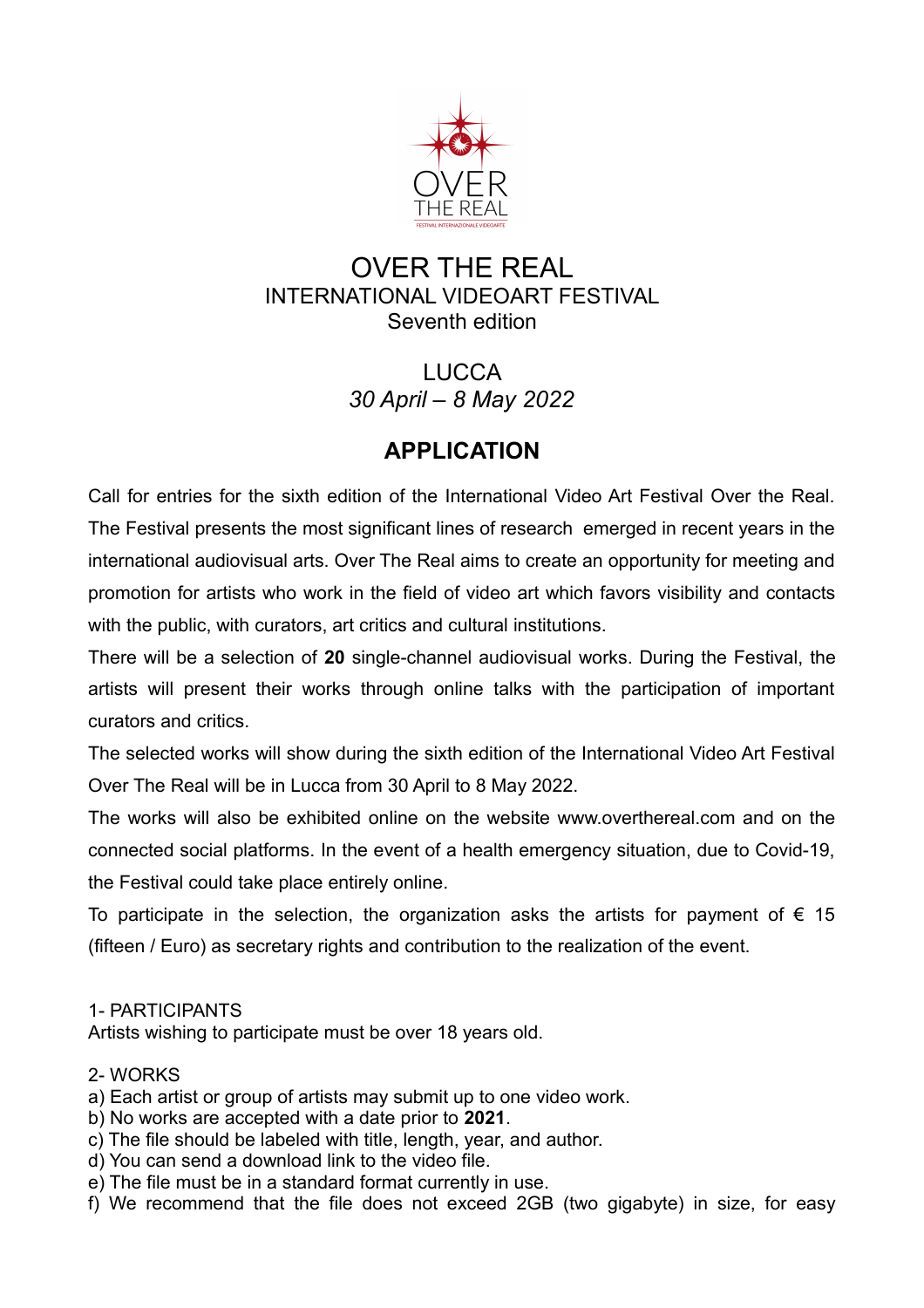downloading of the video.

g) The theme will be free.

h) May not be submitted works that have been presented in previous call editions of Over The Real.

#### 3- ATTACHMENTS REQUIRED

a) Application form signed by the artist (below these lines).

b) Receipt of payment of  $\epsilon$  15 (fifteen / Euro) for secretary rights and contribution to the realization of the event

Payment can be made via:

- PayPal system to the email info@overthereal.com or
- bank transfer to a current account in the name of the **VAP Cultural Association**

#### IBAN **IT27 F069 1524 8000 0005 0675 480** BIC/SWIFT **BMLUIT3L**

c) Biography professional of the artist or artists.

d) A brief synopsis of works.

e) N. 1 still digital image (jpg 300 dpi).

#### 4 - SHIPPING ADDRESSES THE MATERIAL

The download link should be sent to : [info@overthereal.com](mailto:info@overthereal.com)

#### 5- DATE OF DELIVERY

a) Works can be submitted by download link until **11.59 pm on 20 March 2022.**

b) The Festival by **mid-April 2022** will send a confirm email to every artists whose works will be accept.

#### 6- ADMISSION

a) All works will become part of files Festival for use in cultural performances, noncommercial purposes and as part of the event.

b) The jury is composed by the directors of Over The Real:

*Maurizio Marco Tozzi, Lino Strangis, Veronica D'Auria*

c) There will be a selection of **20 single-channel audiovisual works**. During the Festival, the artists will present their works through online talks with the participation of important curators and critics.

#### 7- RETURNS

The files submitted to the festival will not be returned to their authors. All works will become part of the video library of the Festival and may be presented for cultural and / or educational (in any not commercial case) by broadcast channels that the direction of the festival deems appropriate, subject to notice and confirmation of the author.

#### 8- COMMENTS

The organizers reserve the right the exhibition of the works that may be harmful to human rights. Taking part in the festival implies full acceptance of these rules.

NOTE: The omission or misrepresentation of any information requested generated exclusion from the competition. The applications that are not complete will not be considered accepted.